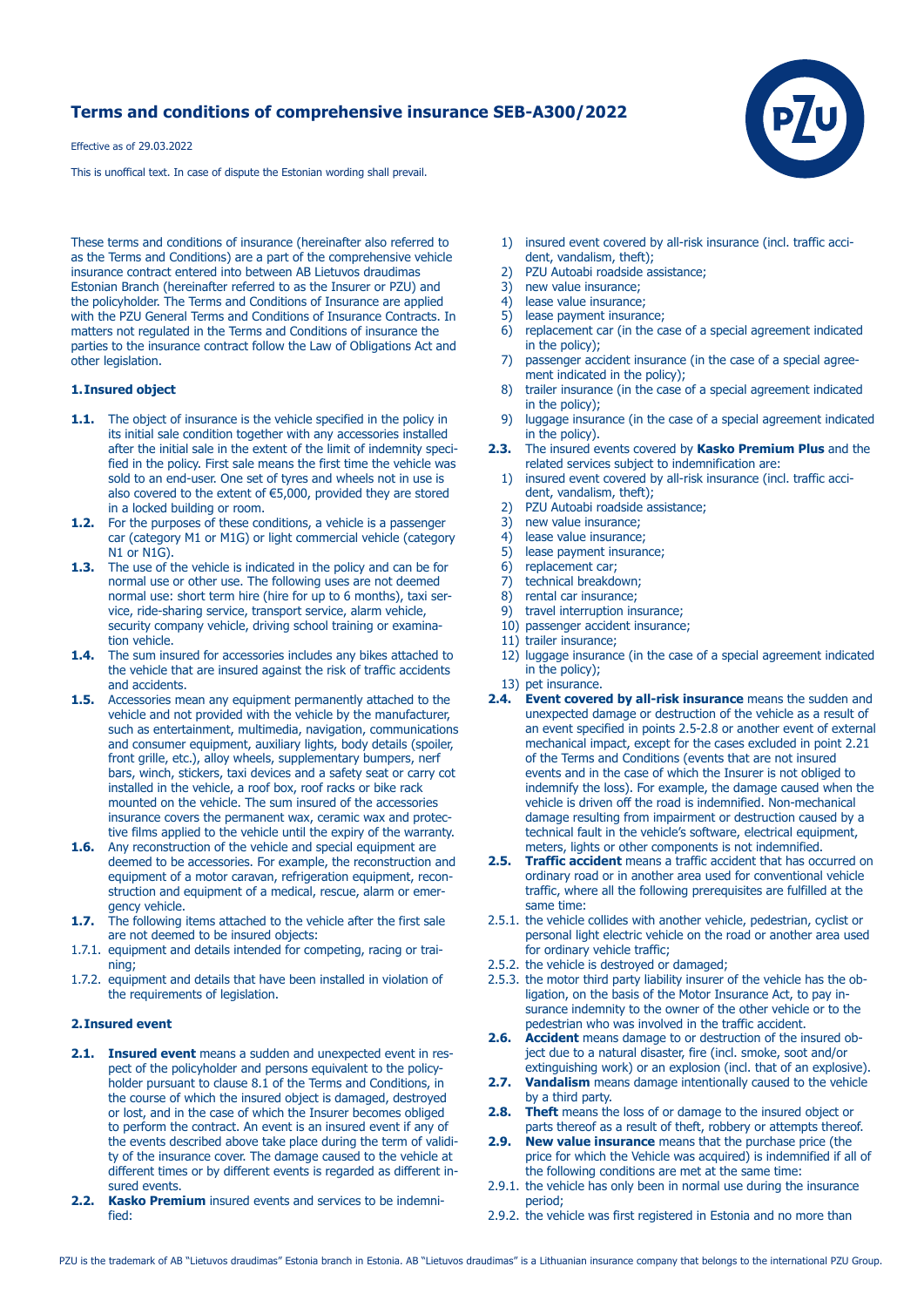one year has passed since registration by the time of the in sured event.

- **2.10. Lease value insurance:** if the loss is not indemnified on the basis of the new value insurance when the vehicle is dest royed, the loss amount will be the residual value of the lease contract immediately before the insured event if all of the fol lowing conditions are met at the same time:
- 2.10.1. the vehicle has only been in normal use during the insurance period;
- 2.10.2. the vehicle was registered for the first time no more than se ven years ago;
- 2.10.3. the residual lease value of the vehicle does not exceed €50,000;
- 2.10.4. the market value of the vehicle immediately before the insured event is smaller than the residual value of the lease contract immediately before the insured event. The residual value of the lease contract only means the value of the vehicle according to the lease contract schedule im mediately before the insured event that does not include any other possible monetary obligations of the lessee (e.g. over due lease payments, interest, contractual penalty, costs and charges related to the contract) to the lessor.
- **2.11. Lease payment insurance** will reimburse up to six months' lease payments, but no more than €3,000. Lease payment in surance is valid if all of the following terms have been fulfilled:
- 2.11.1. the vehicle has only been in normal use during the insurance period;
- 2.11.2. the driver of the vehicle who is the lessee is receiving out patient or inpatient treatment as a result of the insured event and is incapable of working for more than two weeks. The in surance indemnity is only paid for the period of incapacity for work;
- 2.11.3. the insured event (including a traffic accident) has been regis tered in accordance with the law and the injuries have been recorded by the ambulance called to the scene;
- 2.11.4. the owner and the lessor of the vehicle is a credit institution operating in Estonia and entered in the list of the Estonian Financial Supervision Authority, a branch of such an institution or a lessor acting as a subsidiary of such institution.
- 2.11.5. Other costs (e.g. fuel card, insurance) or other claims against the lessee (e.g. contractual fees, interest on arrears, contrac tual penalties) included in the lease payment are not covered.
- 2.11.6. In the event of total destruction of the insured object, the ob ligation to indemnify for the leasing payments remains until a decision on indemnification is taken.
- **2.12.** The policyholder has the right to use the **replacement car** service in the case of an insured event subject to the indem nification by PZU on the following conditions:
- 2.12.1. the vehicle has only been in normal use during the insurance period;
- 2.12.2. A replacement car can only be used if and for as long as the use of the insured vehicle in road traffic is not permitted or objectively possible after the occurrence of an insured event or an event subject to indemnification on the basis of the Motor Insurance Act. In the case of Kasko Premium Pluss, a replacement car will also be provided if the damage caused by a technical fault as described in point 2.14 is covered under the manufacturer's warranty or additional warranty.
- 2.12.3. A replacement car can be used for up to 30 days during a single insurance period.
- 2.12.4. In the case of theft or complete destruction of the vehicle, a replacement car can be used for as long as the insurer has made the indemnification decision, but no longer than 30 days.
- 2.12.5. A replacement car will not be provided if restoring the vehicle takes less than 24 hours or if the amount of the loss is smaller than the excess specified in the policy.
- 2.12.6. A replacement car will not be provided if the PZU Autoabi roadside assistance service and/or a rental car is used, except if the vehicle is damaged or destroyed as a result of an in sured event.
- 2.12.7. In Estonia, a replacement car will be provided by a partner of PZU within a reasonable time at the place and time deter mined by PZU.
- 2.12.8. In Estonia, the policyholder must enter into a contract for using the replacement car with the provider of the replace ment car determined by PZU.
- 2.12.9. The replacement car does not have to be equivalent to the insured object.
- 2.12.10. The replacement car must be returned within 24 hours upon the demand of PZU or the provider of the replacement car determined by PZU.
- 2.12.11. In the case of an insured event that occurs abroad, the rep lacement car will be rented by the policyholder. The maxi mum indemnity for the use of a replacement car in a foreign country per rental day is 50 euros including VAT.<br>**2.13.** In the case of **rental car insurance**, the claims
- **2.13.** In the case of **rental car insurance**, the claims filed by a car rental company that have arisen in respect of the rented vehicle as a result of a traffic accident, accident, vandalism or theft are indemnified to the policyholder who is a private person.
- 2.13.1. Rental car insurance is valid on the condition that the vehicle specified as the insured object in the policy is not used in road traffic during the rental period of the rental car.
- 2.13.2. For the purposes of Estonian legislation, a rental car means a category M1 or M1G vehicle, the rental period of which is no longer than 30 days.<br>2.13.3. Rental car insurance
- Rental car insurance is valid all over the world, except for vehicles rented in Estonia, Armenia, Azerbaijan, Georgia, Kazakhstan, Moldova, Ukraine, Belarus and Russia or loss events that have occurred in these countries with rental cars rented from elsewhere.<br>2.13.4. The indemnity limit is  $\in$
- 2.13.4. The indemnity limit is  $\epsilon$ 5,000 per insurance period.<br>2.13.5. These Terms and Conditions and the agreements s
- These Terms and Conditions and the agreements specified in the policy are applied upon the insurance of a rental car.<br>2.13.6. A rental car may not be used for economic activities or d
- A rental car may not be used for economic activities or driving practice.
- 2.13.7. One of the preconditions for the indemnification of a rental car insurance event is that the rental company must have filed a claim for compensation against the policyholder.<br>2.13.8. The contractual penalties and default interest arising from
- The contractual penalties and default interest arising from the rental contract or law will not be indemnified. The (traf fic) fines received during the use of a rental car and/or the default interest arising from these are also not indemnified.
- 2.13.9. PZU must be notified about any rental car insurance events as soon as possible, but no later than within 30 days of the occurrence of the insured event, otherwise PZU will have the right to reduce the indemnity or refuse to pay it out.<br>**2.14.** A **technical breakdown** insurance event means a s
- **2.14.** A **technical breakdown** insurance event means a sudden and unexpected malfunction of the vehicle's engine, engine cooling system, engine control electronics; transmission, transmission cooling system, transmission control electronics, brake system or steering system, provided that none of the exclusions set out in clauses 2.21.18, 2.21.19 and 2.21.20 of the terms and conditions exist. The costs of repairing a tech nical breakdown will be indemnified if all of the following conditions are met at the same time:
- 2.14.1. the vehicle has only been in normal use during the insurance period;
- 2.14.2. less than eight years have elapsed since the vehicle was first registered at the time of the insured event;
- 2.14.3. the good technical condition and smooth functioning of a vehicle that was registered for the first time outside the Re public of Estonia has been confirmed by the Estonian dis tributor of the respective car brand or a company approved by PZU. The confirmation must be given in writing prior to the occurrence of the loss event, but no earlier than 30 days before the insurance contract enters into force;
- 2.14.4. the actual kilometrage covered by the car does not exceed 160,000 kilometres at the time of the insured event;
- 2.14.5. the vehicle has undergone the maintenance prescribed by the manufacturer at the right time and it has been performed by a competent person. If all of the conditions listed here are met, the expenses of disassembly of the vehicle, diagnostics and requesting an ex pert opinion, which are necessary for determining the cause and extent of the technical breakdown as well as the expen ses of reassembly of the vehicle, will be indemnified. If the insured event is not an insured event of a technical fault, the
- reassembly costs will not be indemnified.<br>2.15. PZU Autoabi roadside assistance is a **PZU Autoabi roadside assistance** is applied if driving the vehicle further is obstructed by a sudden and unexpected event, for example a traffic accident or a technical break down, driving off the road, the vehicle getting stuck in snow or sand, the vehicle running out of fuel, a flat tyre, a mal function of the alarm system or the vehicle not starting. If it is not possible to drive the vehicle, the vehicle will be transported to the nearest repair facility. The PZU Autoabi road-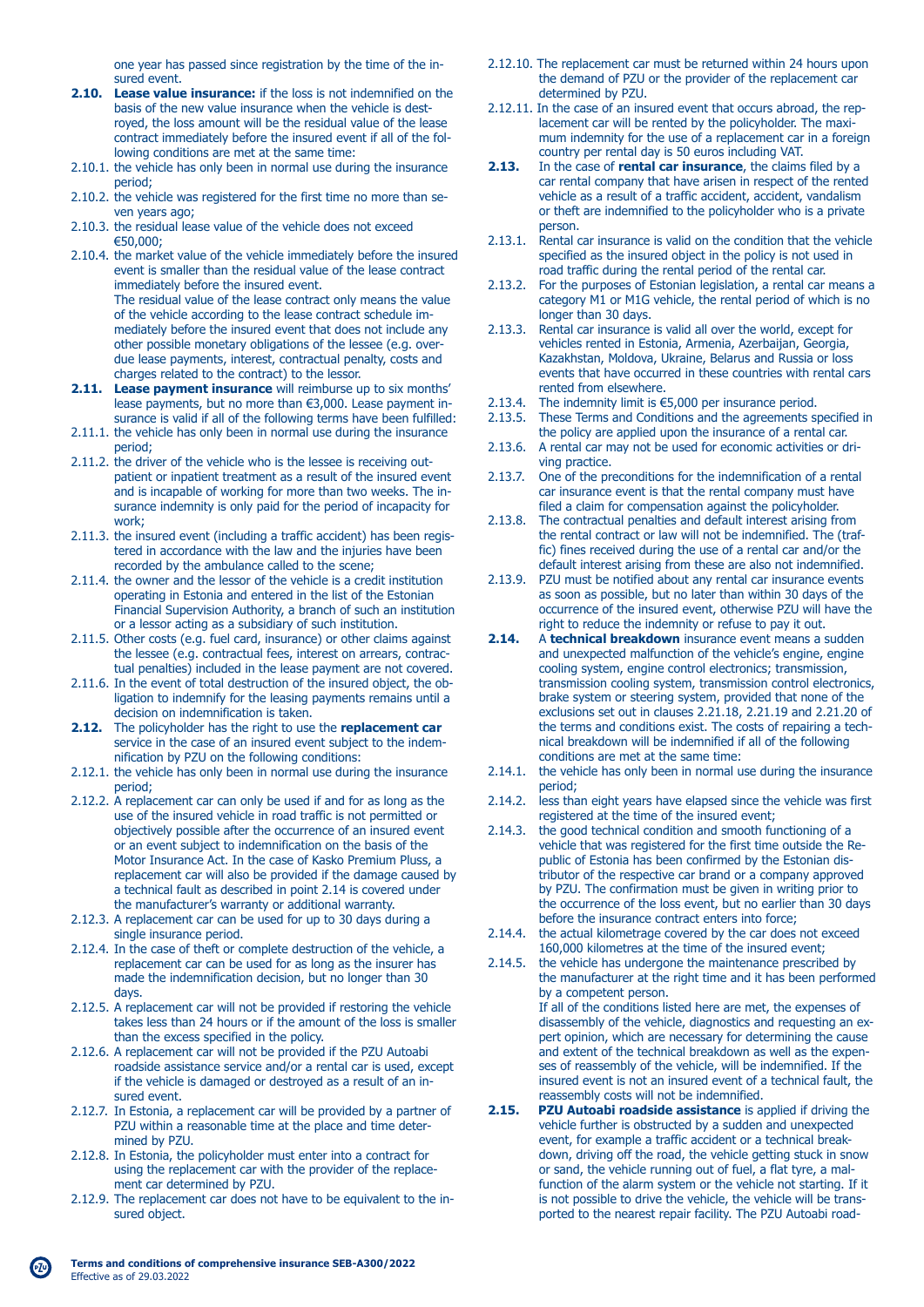side assistance service is only valid if ordered by calling the contact number of PZU. The persons who were in the vehicle will be taken from the scene of the event to their destination within the territory of Estonia via the PZU Autoabi roadside as sistance service.

- **2.16. Travel interruption insurance** applies in the case of a tech nical fault, damage, theft or loss of keys if the journey cannot be continued. Indemnification is paid for the following reason able expenses incurred by the driver and passengers in rela tion to:
	- 1) overnight stays, if the persons are more than 100 km from their home or place of stay and it is not possible to return home immediately;
	- 2) returning home or continuing the journey by another means of transport.
- 2.16.1. The sum insured of travel interruption insurance is indicated in the policy.
- **2.17. Passenger accident insurance** indemnity is paid if the dri ver or passenger in the vehicle is permanently disabled or dies as a result of bodily injury directly caused by the insured event. Indemnification is paid if all the following conditions are met:
- 2.17.1. the permanent incapacity for work has lasted for at least a year;
- 2.17.2. the loss of capacity for work of established and determined in accordance with the legislation is 50% or more;
- 2.17.3. the decision of a competent authority on the permanent in capacity for work and its extent has been submitted to PZU;
- 2.17.4. in the event of death, a medical certificate stating the cause of death and a certificate of succession identifying the heirs en titled to the insurance indemnity have been submitted to PZU;
- 2.17.5. the victim's seat belt was properly fastened at the time of the accident.
- 2.17.6. The passenger accident insurance cover also applies if the ac cident is not caused by the person driving the insured vehicle and the damage to the vehicle is indemnified by the insurer of the liable person.
- 2.17.7. The sum of passenger accident insurance per person is noted in the policy.
- 2.17.8. The number of insured persons cannot exceed the maximum number of seats allowed for the category of the respective vehicle.
- **2.18.** In the case of **trailer insurance**, the damage caused to the trailer as a result of an all-risk insurance event defined in these Terms and Conditions is indemnified on the following conditions:
- 2.18.1. the trailer was hooked up to the vehicle at the time of the in sured event;
- 2.18.2. the technical condition and equipment of the trailer corres pond to the requirements established with legislation;
- 2.18.3. the trailer that was hooked up complies with the requirements and restrictions established by the manufacturer of the vehicle that pulled the trailer;
- 2.18.4. The damage caused to the luggage in the trailer will only be indemnified if the additional luggage cover was selected when the insurance contract was entered into, indemnification takes place according to points 2.19-2.19.4 of the Terms and Condi tions.
- 2.18.5. Trailer damage will be indemnified to the owner of the trailer specified on the trailer's registration certificate.
- **2.19. Luggage insurance** is valid if the policyholder chose this ad ditional cover when entering into the insurance contract. The damage caused to the personal belongings (luggage) of the possessor of the vehicle and the passengers, which were lo cated in the boot of the vehicle, by the damage, destruction or loss arising from an all-risk insurance event defined in these Terms and Conditions is indemnified for on the following con ditions:
- 2.19.1. cash, securities, valuables, jewellery, documents (incl. photos, plans, drawings) and electronic data media;
- 2.19.2. Insurance cover for theft does not apply to tools, mobile phones, computers, photographic, video and audio equip ment;
- 2.19.3. in the case of theft or robbery or luggage, the loss is subject to indemnification only if the luggage was hidden in the locked boot or roof box of the vehicle;
- 2.19.4. in the case of trailer insurance cover, the luggage that was in the trailer is subject to indemnification, excl. the loss caused by the theft or robbery of the luggage.
- **2.20.** Pet insurance covers the damage resulting from the death of or injury to a maximum of three pets in the vehicle caused by an insured event, if the pet is transported in a cage meant for this purpose or is secured with the safety harness meant for pets.
- 2.20.1. The sum insured of pet insurance per insured event is indi cated in the policy.
- 2.20.2. The damage caused by the death of or injury to a pet is compensated to the pet owner.<br>**2.21.** Pursuant to the Terms and (
- **2.21. Pursuant to the Terms and Conditions, the following is not regarded as loss caused by an insured event and not subject to indemnification:**
- 2.21.1. loss that occurred outside the insurance territory specified in the insurance policy;<br>2.21.2. loss caused by the th
- loss caused by the theft or unauthorised use of the vehicle if the key of the vehicle was in the vehicle at the time the ve hicle was stolen or taken for unauthorised use. "Key" means any mechanical or electronic keys, cards, remote keys and any other devices used for unlocking the vehicle or operating its security and/or alarm devices that were part of the vehicle configuration at the time the insurance contract was entered into;
- 2.21.3. loss caused by the theft or unauthorised use of the vehicle, the insured parts thereof or luggage if the vehicle was not locked or if the vehicle lacked the anti-theft equipment requi red by PZU or if such equipment was not activated or in wor king order before the theft or unauthorised use, and also if the luggage was not in the locked boot or roof box;
- 2.21.4. the expenses of maintenance, repairs, washing and cleaning that are not related to an insured event;<br>2.21.5. loss if the technical condition of the vehic
- loss if the technical condition of the vehicle does not comply with the requirements of the insurance contract and/or legis lation;
- 2.21.6. loss if PZU was not properly notified of the transfer of the vehicle and the insured event occurs more than 30 days after the time when PZU should have received the relevant notice;
- 2.21.7. loss caused by overloading any equipment in the vehicle du ring operation;
- 2.21.8. the expenses related to the faster than usual delivery of the parts of the vehicle and any other work done faster than usual;
- 2.21.9. damage caused by non-standard reconstruction of the vehic le (incl. performance tuning or chip tuning);
- 2.21.10. damage caused by wear and tear of the vehicle (incl. in rela tion to theft or unauthorised use);
- 2.21.11. damage caused by corrosion, mould or any other long-term processes;
- 2.21.12. damage caused by freezing;
- 2.21.13. damage caused by water getting into the vehicle, its engine or its equipment as a result of driving the vehicle in deep wa ter;
- 2.21.14. damage caused by inadequate or incorrect maintenance, in correct repair and/or handling of the vehicle;
- 2.21.15. damage to the vehicle caused by the use of substandard or incorrect fuel;
- 2.21.16. damage resulting from the inadequate quantity or poor quali ty of oil, cooling liquid, brake and/or transmission fluid;
- 2.21.17. loss caused by a breakdown, fault, defect, damage or similar, which is repaired under warranty;
- 2.21.18. loss related to a technical fault in the vehicle's fuel system (incl. in the turbo and displacement compressor, intercooler, injection pump and accumulator); in the exhaust system and exhaust gas treatment and recovery system (incl. the cataly tic converter); in the climate control equipment (incl. the conditioner); and in the display, suspension system, chassis, wheel bearing or a brake disc, shoe or calliper;
- 2.21.19. damage arising from a technical fault if the fault is related to the modification (incl. tuning) of the vehicle or a part there of;
- 2.21.20. damage arising from a technical fault if the vehicle has pre viously been declared fully destroyed by an insurance com pany or authority. This provision is also applied if the relevant decision was made by an insurance company or authority lo cated in a foreign state;
- 2.21.21. damage related to tyres (excl. damage caused by vandalism) if it did not occur alongside any other damage to the vehicle that is subject to indemnification;
- 2.21.22. damage caused to the vehicle in relation to the policyholder losing possession of the vehicle as a result of fraud or extor-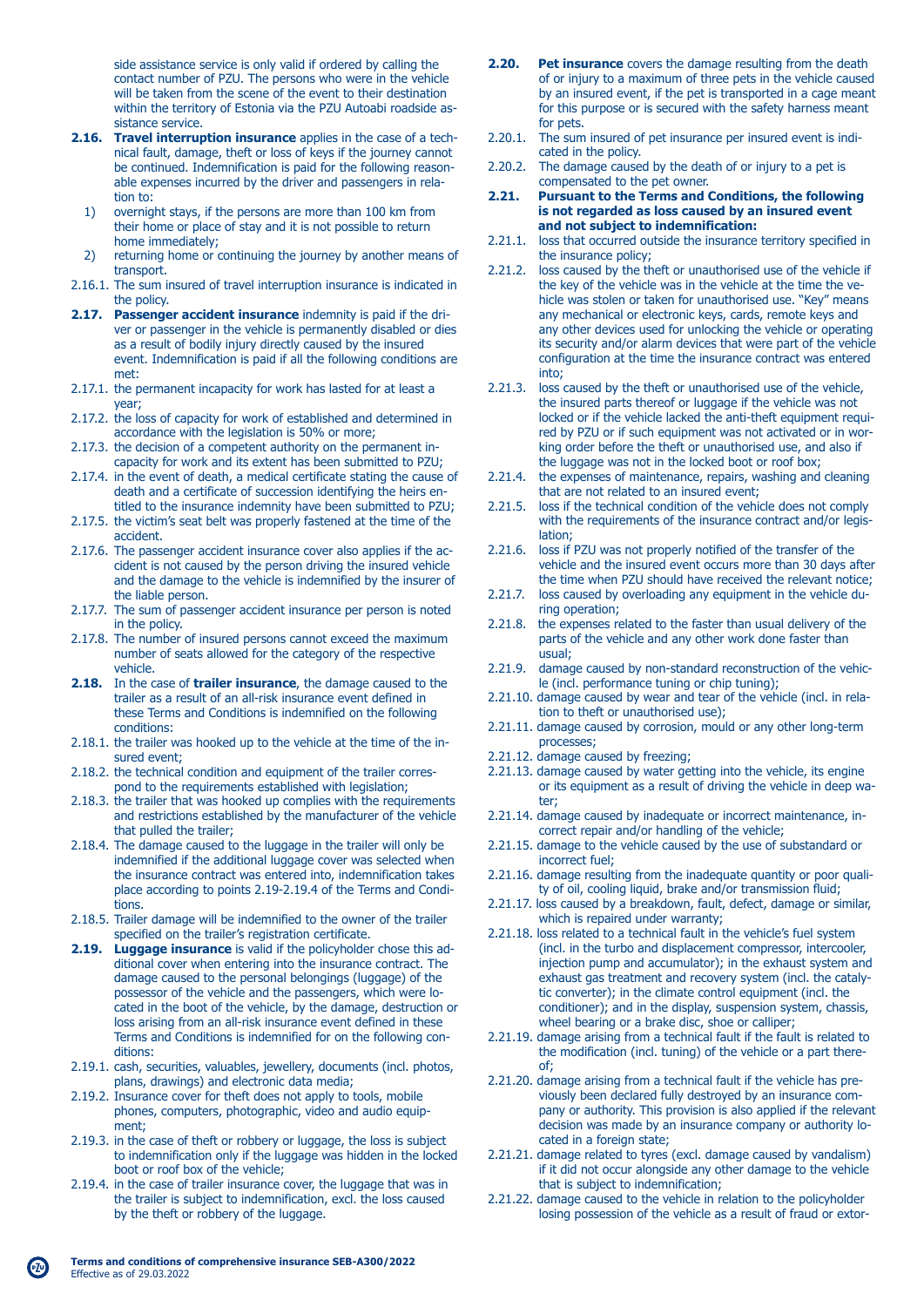tion;

- 2.21.23. damage caused by theft or robbery of any parts removed or dismounted from vehicle by the policyholder or with the knowledge of the policyholder;
- 2.21.24. damage caused by theft or unauthorised use of the vehicle if all the vehicle keys were not handed over to PZU along with the request for indemnification;
- 2.21.25. cost of the fuel that leaked out of the vehicle as a result of an insured event or resulted from the theft of fuel;
- 2.21.26. car art damaged as a result of an insured event;
- 2.21.27. loss caused by using the car in competitions or training;
- 2.21.28. damage caused by the vehicle being used outside of the road network (e.g. on a terrain, coastal area or in water, marsh areas, etc.) or on an ice road not officially open for traffic;
- 2.21.29. damage caused by loading or unloading cargo or a load;
- 2.21.30. damage caused by an object, cargo or load carried in the vehicle, unless it is the result of an unforeseeable external event;
- 2.21.31. damage caused by a hazardous load or cargo. Hazardous load or cargo means substances and objects that may cause damage to people's health, property or the environment in the transport process due to their explosion, fire or radiation hazard, toxicity, causticity or other qualities;
- 2.21.32. damage caused to the trailer before it was hooked to and af ter it was unhooked from the vehicle;
- 2.21.33. damage caused by the theft, unauthorised use or robbery of the trailer, incl. the luggage in the trailer;
- 2.21.34. damage that became known to the owner of the vehicle only after the owner regained possession of the vehicle and the occurrence of which as a result of an insured event set out in the Terms and Conditions cannot be proven by the policy holder;
- 2.21.35. damage caused by pets being in the vehicle;
- 2.21.36. damage caused by the appropriation of the vehicle;
- 2.21.37. damage subject to indemnification under the mandatory mo tor third party liability insurance or the mandatory liability in surance of a vehicle of a foreign country. PZU does not apply the exclusion specified in this point if the policyholder does not receive indemnity in full or in part on the basis of the mandatory motor third party liability insurance, the manda tory liability insurance of a vehicle of a foreign country or another liability insurance of the party that caused the dama ge and has not received indemnity within one month of in forming the liable insurance company of the insured event;
- 2.21.38. decrease in the value of the vehicle;

# **3. Release of PZU from obligation to perform insurance contract**

 In addition to the bases set out in the General Terms and Conditions of Insurance Contracts, PZU will be partially or fully released of the obligation to perform an insurance cont-

- ract if:<br>3.1. the per-**3.1.** the person who drove the vehicle was ill, under the influence of alcohol, drugs or psychotropic substances at the time of the traffic accident;<br>3.2. the person who dro
- **3.2.** the person who drove the vehicle refused to have their in toxication determined immediately after the emergence of the damage or consumed the substances specified in point 3.3. 3.1 after the emergence of the damage;<br>3.3. the person who drove the vehicle at the
- **3.3.** the person who drove the vehicle at the time of the traffic accident did not have the right to drive a vehicle of the res pective category;<br>3.4. the policyholder u
- **3.4.** the policyholder used the vehicle to assist in the commission of a crime or an attempted crime.

#### **4. Insurance territory**

**4.1.** PZU only has the obligation to indemnify in the case of in sured events that occurred in the territory specified in the policy.

#### **5. Sum insured and maximum indemnity**

- **5.1.** The sum insured is the market price of the vehicle in Estonia immediately before the insured event. The cost of any acces sories installed on the vehicle after the first sale will not be
- taken into account when the sum insured is determined.<br>**5.2.** The maximum indemnity for the accessories installed aft **5.2.** The maximum indemnity for the accessories installed after

 the first sale of the car, luggage insurance and trailer insurance is specified in the policy.

**5.3.** The sum insured will not decrease by the indemnity (indemnities) that have been paid out.

#### **6. Excess**

- **6.1.** Excess means the part of the loss determined in the insurance contract not indemnified by PZU in the case of every insured event. If the damages to the vehicle were caused at different times and independently of each other, PZU will have the right to apply the excess in the case of each insured event.
- **6.2.** The cost of repairing and replacing window glass will be indem nified without the application of the excess, unless otherwise specified in the policy. The roof hatch or the other parts of the vehicle made of glass, plastic or other transparent materials, incl. a glass roof and the glass of the vehicle's bed cover, are not deemed window glass. Window glass is repaired if the glass damage is less than 2 cm in diameter, it is not on the driver's side and the repair does not damage the glass heating. The window glass will only be replaced if the damage exceeds 2 cm in diameter and is on the driver's side. If the policyholder would like to replace the glass to be repaired, the excess stated in the policy will apply.<br>**6.3.** The cost of resto
- **6.3.** The cost of restoring or replacing the vehicle's exterior mirrors and their housings is indemnified without the excess under the Kasko Premium Pluss plan.
- **6.4.** The damage caused by a collision with an animal or a bird will be indemnified without the excess. Excess will be applied to the indemnification for a loss related to avoiding a collision with an animal or a bird.
- **6.5.** Damage caused by the avoidance of a collision with an animal or a bird will be indemnified without excess if there is a video record of the loss event and avoidance of a collision with an animal or a bird can be identified.<br>**6.6.** Five times the excess will be appli-
- **6.6.** Five times the excess will be applied if the use of the vehicle is indicated as normal use, and in the event of a claim it turns out that the use of the vehicle does not correspond to normal use  $(noint 1.3)$
- **6.7.** The cost of replacement of the keys as a result of the loss of the vehicle keys (incl. theft or robbery) is €400 in the case of the Kasko plan and €600 in the case of the Kasko Premium Pluss plan without the application of excess.

#### **7. Increase in probability of insurance risk**

- **7.1.** Pursuant to the Terms and Conditions, the essential circum stances that increase the insured risk include, above all, the transfer of the vehicle, the deletion of the vehicle from the Traf fic Register, a change in the manner of use (normal use), mal function of the locking systems of the vehicle, failure of anti theft devices, loss of keys, loss of vehicle registration docu ments or parts thereof, change in the main user of the vehicle specified in the policy, etc.
- **7.2.** The policyholder must immediately notify the insurer of an increase in the likelihood of the materialisation of an insured risk.
- **7.3.** After the entry into the contract, the policyholder may not in crease the possibility of the insured risk or permit the increase thereof by persons equivalent to the policyholder without the insurer's consent.
- **7.4.** PZU has the right to inspect the insured object during the in surance period.
- **7.5.** If the insured risk has increased, the insurer may require the policyholder to take additional security measures and/or in crease the insurance premium. The above does not preclude PZU's right to cancel the insurance contract.

#### **8. Policyholder's obligations**

- **8.1.** The beneficiary, the legal possessor of the vehicle and the per son to whom the legal possessor of the vehicle has voluntarily given permission to drive the vehicle as well as the family members of said persons and the policyholder are equalised with the policyholder. The policyholder is responsible for the conduct of such persons in performing the obligations arising from the insurance contract in the same manner as they are for their own conduct.
- **8.2.** The policyholder is obliged to:
- 8.2.1. explain the obligations arising from the insurance contract to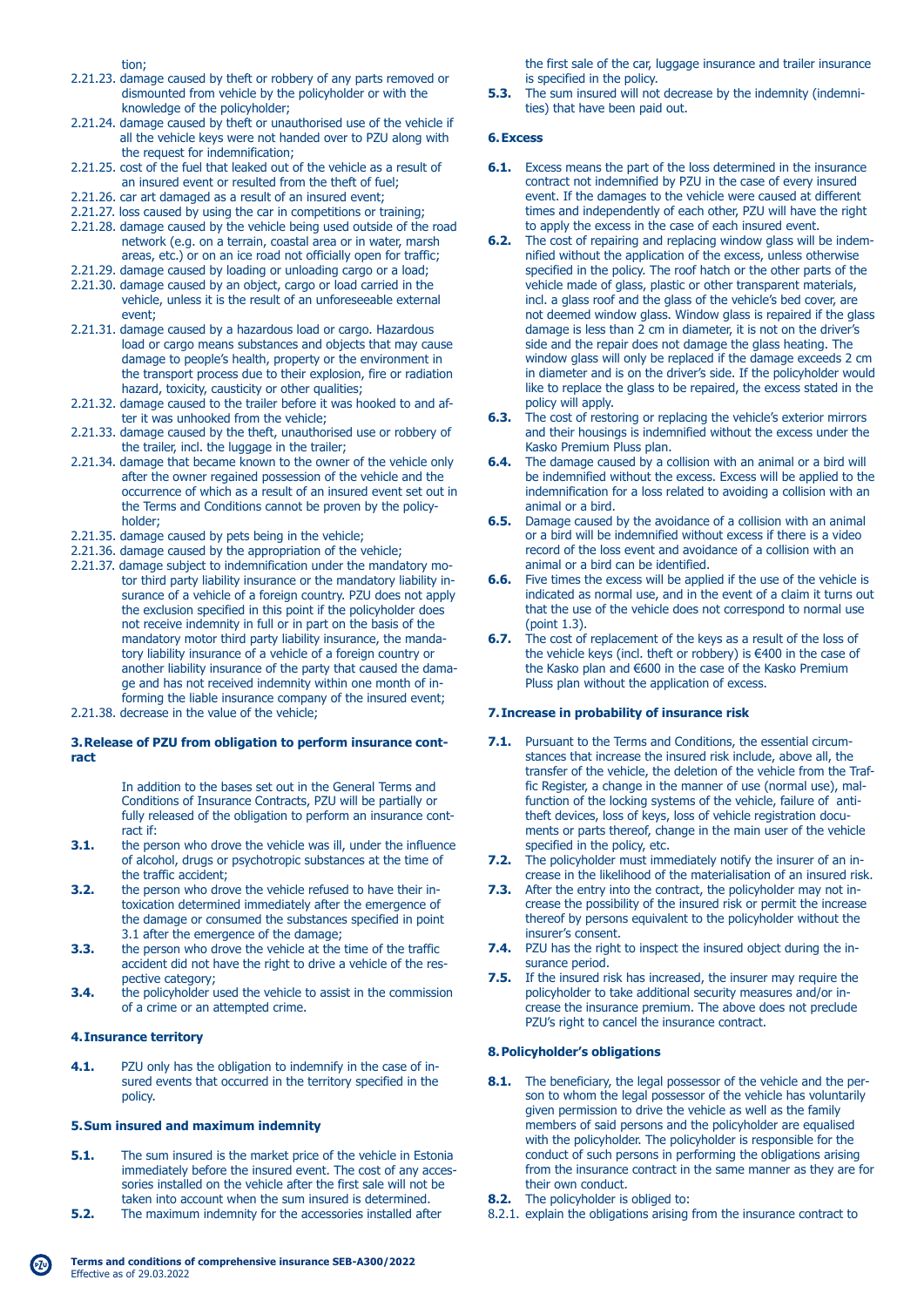the person in whose possession or use they give the vehicle; 8.2.2. allow the representative of PZU to examine the condition and

- documents of the vehicle;
- 8.2.3. when leaving the vehicle:
	- 1) close its the doors, windows, hatches and roof box of the ve hicle and the roof in the case of a convertible;
	- 2) lock the vehicle and activate the anti-theft equipment specified in the policy;
	- 3) not leave the removable front panel of the audio system, the keys and registration documents of the vehicle, personal belon ging, incl. luggage, in the vehicle in any other manner than hid den in the locked boot;
- 8.2.4. keep the keys and registration documents of the vehicle in such a manner that they cannot be accessed by a third party without applying force or without using or threatening to use violence. The vehicle keys may not be kept in the vehicle;
- 8.2.5. immediately replace all locks and recode or replace the electro nic anti-theft equipment of the vehicle if the vehicle keys are stolen, robbed or lost. Until the locks are changed or recorded or the anti-theft equipment is replaced, the insurance cover against theft is valid if the policyholder only leaves the vehicle unattended in a locked garage or in a closed and guarded ter ritory;
- 8.2.6. inform PZU of any changes made in the engine power (incl. chip tuning);
- 8.2.7. comply with the additional instructions for reducing the insu rance risk given by PZU;
- 8.2.8. observe the maximum speed limit prescribed by law and traffic control devices;
- **8.3.** In the case of an insured event, the policyholder is obliged to:
- 8.3.1. register the traffic accident and report it according to applicable law;
- 8.3.2. immediately inform the police about theft, unauthorised use, robbery, vandalism or any other unlawful incident in a format that can be reproduced in writing;
- 8.3.3. immediately inform the Rescue Board about a fire in a format that can be reproduced in writing;
- 8.3.4. call the police without leaving the scene of the event if the vehicle was damaged by objects or substances that fell on the vehicle or were scattered around;
- 8.3.5. immediately inform the police about a collision with an animal;
- 8.3.6. inform PZU of insured events as soon as possible, but no later than five business days after learning of an insured event. If the exact time of the insured event cannot be determined, the insured event will be deemed to have occurred at the moment when the policyholder should have become aware of it.
- **8.4.** After an insured event, the vehicle may only be used if the dri ver of the vehicle has checked the vehicle and made sure that the condition of the vehicle complies with technical require ments. Above all, the driver must check that the vehicle's oil, fuel or cooling liquid is not leaking, the steering system and the brakes are functioning and the tyres are undamaged.
- **8.5.** The policyholder must present the damaged vehicle or its re mains to PZU for inspection in the state they were in after the insured event. The policyholder may not make any changes, including start restoring or scrapping the vehicle, without the prior consent of PZU given in a format that can be reproduced in writing.<br>8.6. The nolicy
- **8.6.** The policyholder must submit the information and documents the policyholder has about the causes and amount of the loss to PZU.
- **8.7.** Unless otherwise agreed between the parties, the policyholder is obliged to deliver the remains of the vehicle to PZU in the state they were in after the insured event and in the territory of the Republic of Estonia. The reasonable costs of bringing the remnant to Estonia must be agreed with PZU in advance, and the corresponding reaso-
- nable costs will be indemnified to the extent set out in point **8.8.** In the case of **8.8.** In the case of theft, unauthorised use or robbery of the vehicle,
- the policyholder is obliged to immediately submit all the keys and registration documents of the vehicle (in the event of robbery, all the keys and documents in their possession) to PZU.
- **8.9.** The policyholder must ensure that the person who drove the vehicle at the time of the insured event submits their original driving licence to PZU.
- **8.10.** The policyholder is obliged to prove that an insured event took place.
- **8.11.** The policyholder must immediately inform PZU in a format that can be reproduced in writing about any indemnification of the loss by a third party or the waiver of a claim filed against PZU.
- **8.12.** If PZU has paid out the indemnification for a vehicle that un lawfully left the possession of the entitled person, incl. a sto len or robbed vehicle, or a part thereof, the policyholder is obliged to immediately inform PZU in a format that can be re produced in writing about the vehicle or a part thereof having been found or about the policyholder becoming aware of its location. If possession of the vehicle or a part thereof is re gained, the recovered vehicle or part thereof must be handed over to PZU or the indemnity paid out by the insurer to the policyholder must be refunded to PZU.

## **9. Obligations and rights of PZU**

- **9.1.** PZU is obliged to:
- 9.1.1. carry out or arrange an inspection of the damaged vehicle as soon as possible but no later than within five business days of receipt of the notice of claim;
- 9.1.2. make a decision on whether to indemnify or refuse to indem nify the loss within five business days of receipt of the infor mation, documents and materials necessary for determining the circumstances and extent of the insured event and for paying out the indemnity. PZU immediately informs the policy holder about any required information and documents that have not yet been provided.<br>P7LL has the right to file add
- **9.2.** PZU has the right to file additional claims in order to reduce the insurance risk. The additional claims become a document of the insurance contract if the policyholder fails to submit the request for withdrawal from the insurance contract within ten days of receipt of the claims.

# **10. Types of indemnification**

- 10.1. The types of indemnification are indemnity for the costs of restoring the vehicle or a monetary indemnity.
- **10.2.** The costs of restoring a damaged vehicle will be indemnified on the basis of the documents that prove such costs.
- **10.3.** If PZU agrees with the manner and place of restoration of the vehicle chosen by the policyholder, it will issue a letter of guarantee regarding the indemnification for restoration costs upon the demand of the restorer of the vehicle.
- **10.4.** PZU is not liable for the manner of restoration of the vehicle or the quality of the work of the restore.
- **10.5.** If the policyholder disagrees with said justified and reasonable manner or place of restoration specified by PZU, PZU will pay out the necessary, justified and reasonable indemnity required for restoration of the vehicle in cash.

#### **11. Indemnification procedure**

- 11.1. The restoration costs of the vehicle caused by an insured event are indemnified as restoration expenses;
- 11.1.1. The costs of lifting the vehicle back on the road, the costs of taking the vehicle to the nearest repair facility or the repair facility determined by PZU or the costs of taking the vehicle to the place of storage within the borders of the same country that are necessary due to an insured event are indemnified to the extent of €1000 in the case of the Kasko Premium plan and €3,200 in the case of the Kasko Premium Pluss plan. The cost of transporting the vehicle to the nearest repair facility is not indemnified if the vehicle can move after the insured event and in a condition in which it can be used in traffic pursuant to law.
- 11.1.2. If the vehicle cannot be used after the insured event, the costs of storing the vehicle will be indemnified in the amount of up to €10 per day and for up to 30 days per insurance pe riod.
- **11.2.** Conditions of indemnification for restoration costs:
- 11.2.1. The vehicle restoration costs will be indemnified if restoring the vehicle is economically and technically justified.
- 11.2.2. If the policyholder does not agree that the costs of restoring the vehicle are indemnified directly to the repair workshop and requests monetary compensation, the damage will be com pensated on the basis of the cost of repairs accepted by the insurer, the calculation of which includes spare parts with a degree of wear and tear corresponding to the age and techni-